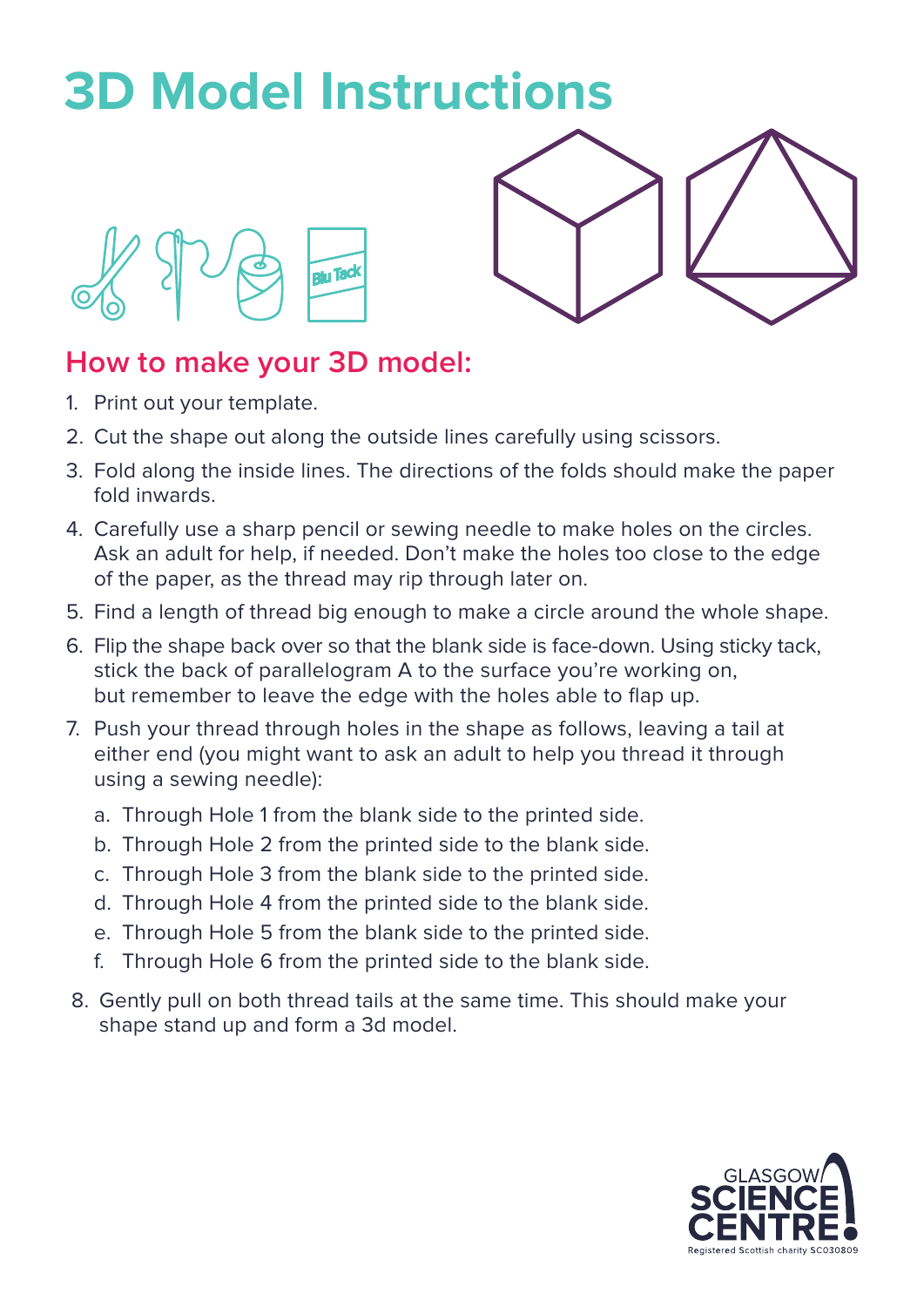## **Cube Template**